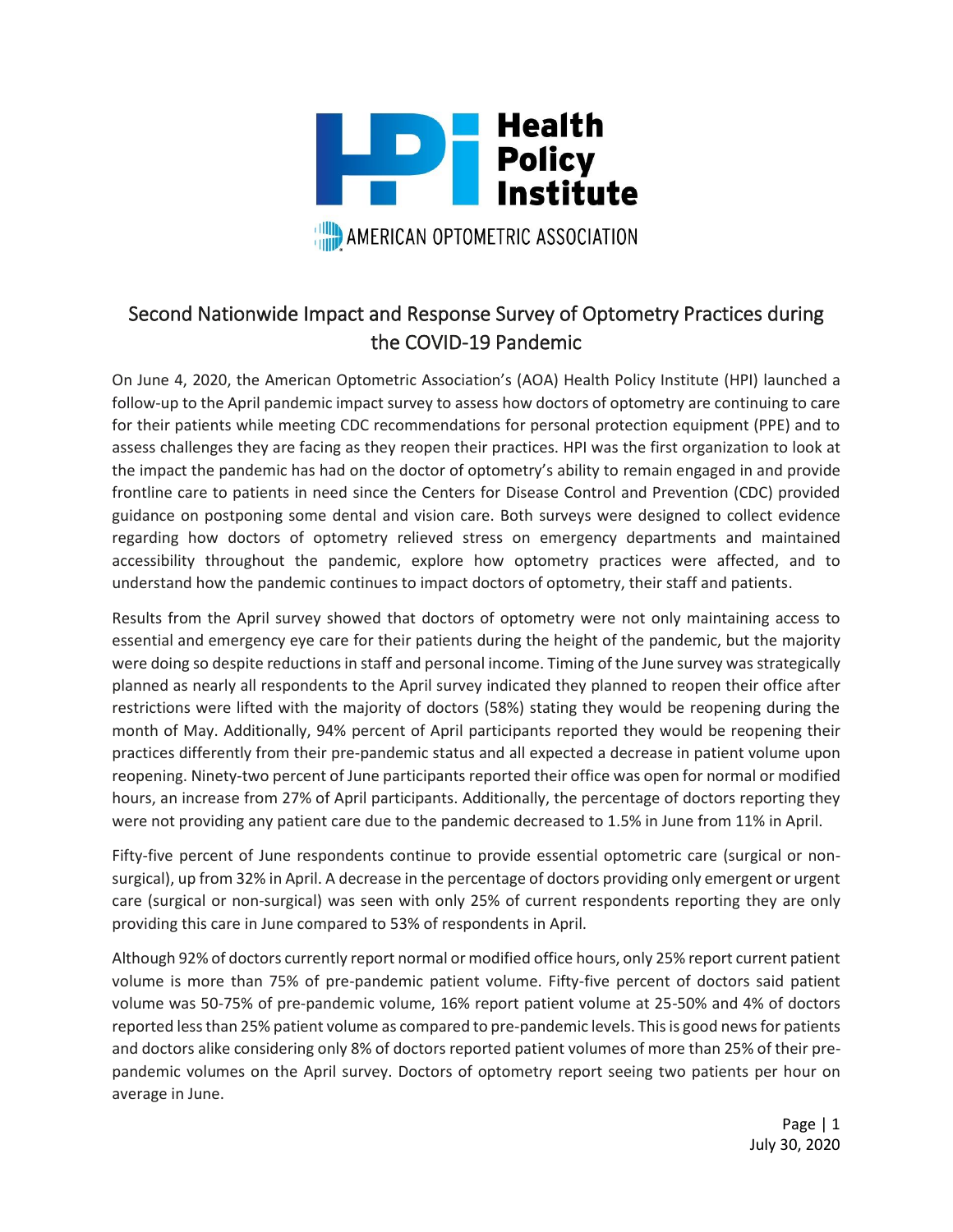Seventy-one percent of doctors of optometry report having personally taken a reduction in income to protect the practice during the pandemic. In addition to the financial burden, 63% of doctors say they or their staff have concerns about their safety as they return to the office. Forty-nine percent of doctors are in the process of recalling furloughed or laid off employees and 19% indicated that their furloughed or laid off employees are not wanting or are able to return to the office. Less than a third of doctors (30%) report an inadequate supply of PPE, down from 55% in the original survey. Twenty percent of responding doctors of optometry continue to report an increase in foreign body removals and 8% have seen an increase in other in office minor surgical procedures. Twelve percent of surveyed doctors report that during the pandemic they have had to refer patients to another setting for care that they are trained to do but it is not allowed under their state license. Ninety-five percent of these doctors referred to an ophthalmologist, 21% referred to another health care professional, 13% referred these patients to an emergency department, and 5% referred patients to an urgent care center.

Nearly one out of five responding doctors of optometry (18%) have treated a patient who was diagnosed or tested positive for COVID-19 and 8% report they, or their staff, have been diagnosed or tested positive for the virus. This represents an increase since April where only 3% of doctors reported treating a COVID-19 patient and 2% indicated they or their staff tested positive.

One in four participants to the June survey reported an increase in inaccurate or incorrect contact lens verification calls with 89% percent of doctors reporting verification calls for an invalid prescription. Fiftyfour percent of doctors were called for the wrong prescription, 43% received calls for someone who was not their patient and 17% reported "other" inaccuracies or errors which included expired prescriptions, substitutions and previous authorization given.

As pandemic restrictions are being lifted, and practices are seeing more patients, 71% of doctors report a waitlist for scheduling appointments and 27% of doctors are finding it difficult to reschedule previous appointments. Sixty-three percent of doctors reported patients are communicating concerns about coming into the office for appointments and 33% of doctors are continuing to use telehealth to decrease or eliminate the time in the office.

Three-fourths of doctors of optometry who typically provide vision therapy or vision rehabilitation services in their office are not currently providing this care. Among these doctors, 51% indicate concerns about close contact with the patient, 18% said this care takes too much time and staff commitment, 10% are not providing because of capacity limitations, 10% say providing this care currently is a financial burden on the practice, 8% have had no patients requiring this care and 3% of doctors are providing this care online.

A larger percentage of doctors of optometry (83%) reported they are currently performing contact lens fittings and training in the office. Among the 17% who are not currently providing contact lens fittings and training, the majority (76%) reported this is due to concerns about close contact. Fifteen percent are not currently providing this service because it requires too much office time, 5% report staff limitations and 1% of doctors reported there was currently limited or no patient demand for fittings and trainings currently.

Current recommendations for providing patient care during COVID-19 pandemic call for the maintenance of a 30-day supply of PPE. Eighty-six percent of responding doctors of optometry are currently able to maintain this supply of gloves, 82% can maintain this supply of office cleaning/ sanitizing supplies and 74%